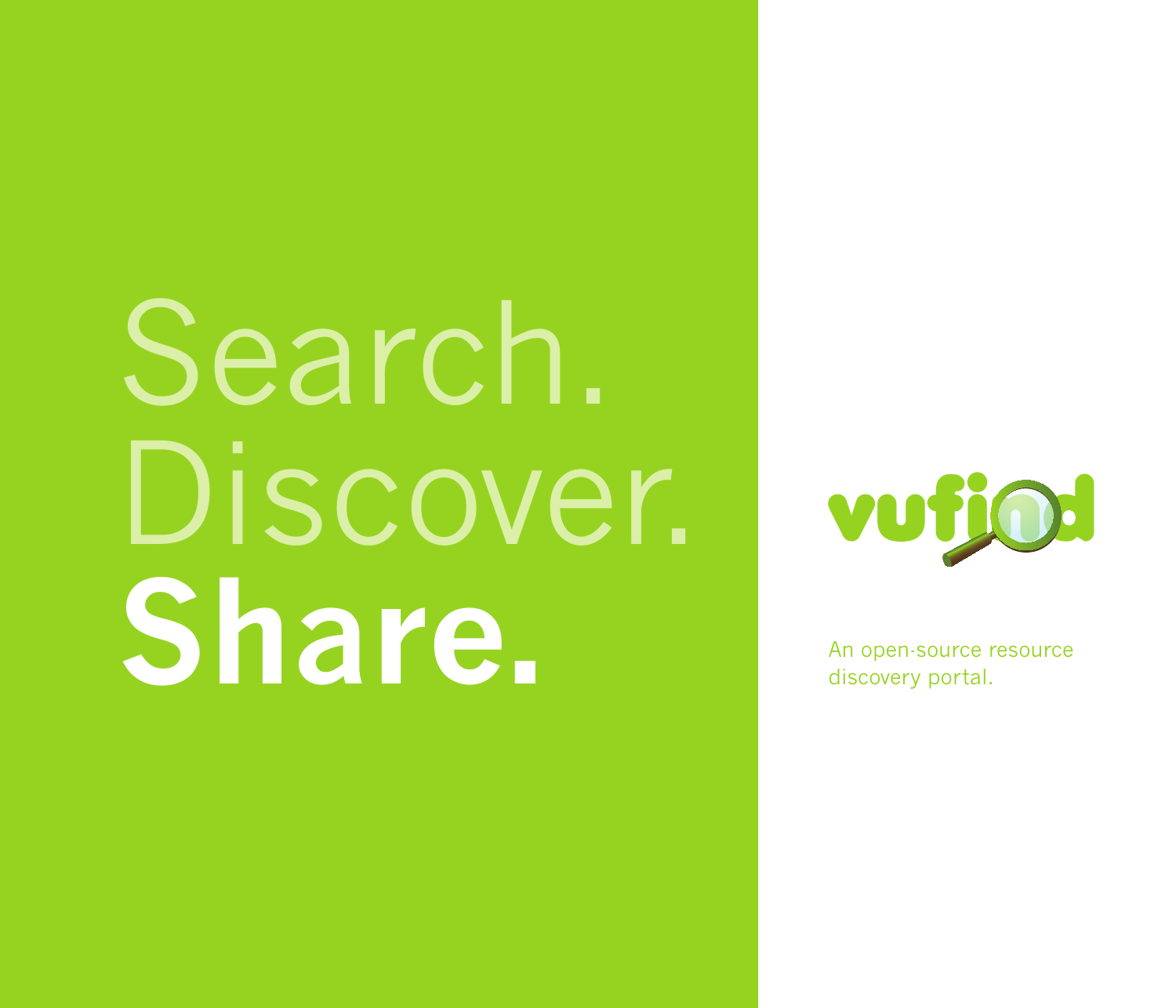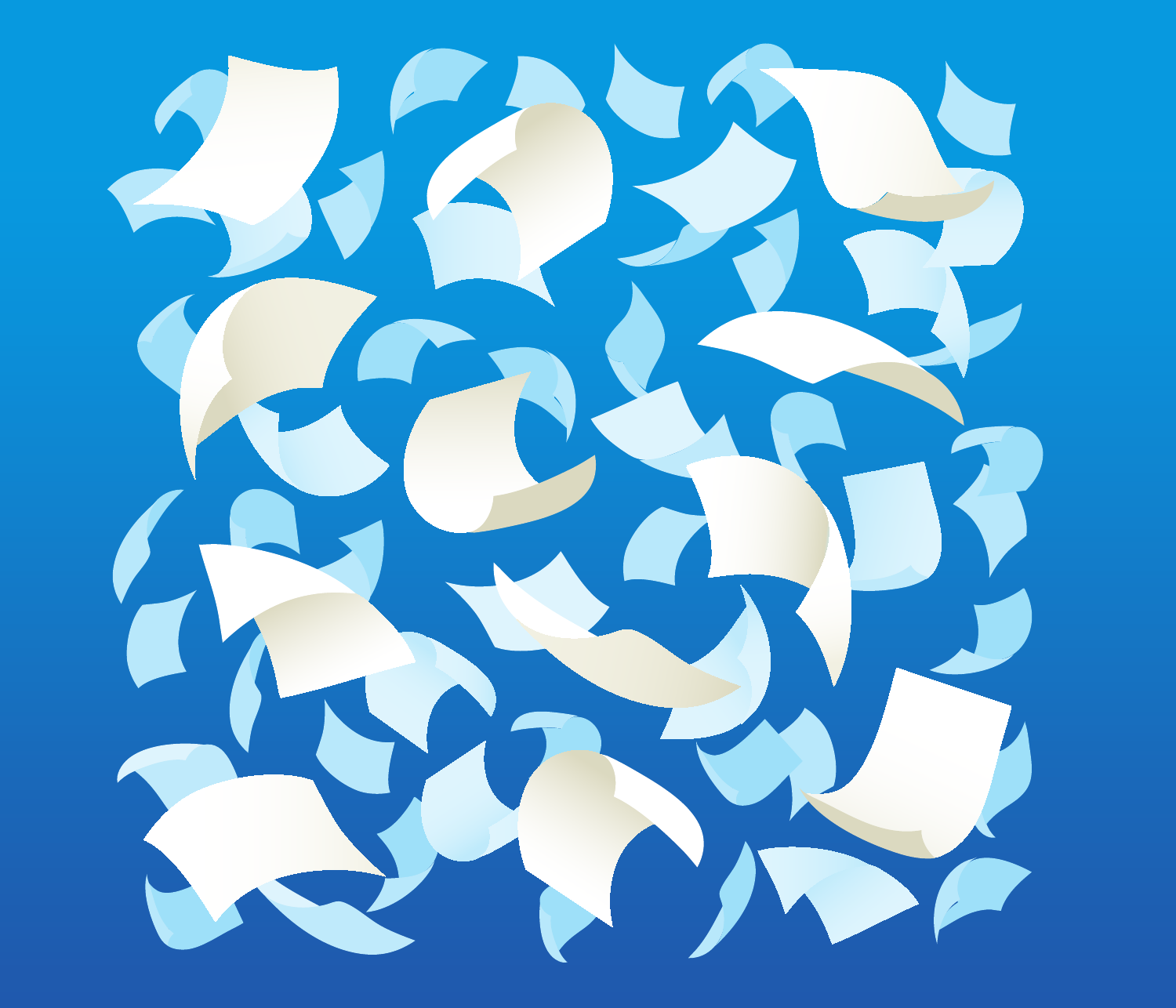## Your users need more than a catalog.

How are your users going to wade through the mountains of resources available to them to find that invaluable piece of content that makes or breaks their research? Better yet, how will they find it again, and how will they share it with others?

Contemporary libraries need state-of-the-art software to make their collections and services visible and attractive to web users accustomed to the one-stop-shopping aspects of Google and the customeroriented features of commercial sites such as Amazon. VuFind, an open-source resource discovery portal developed for libraries by libraries, has harnessed the power of contemporary Web search technology that enables users to query and browse the library's resources in a simple yet sophisticated manner.



**vufind.org**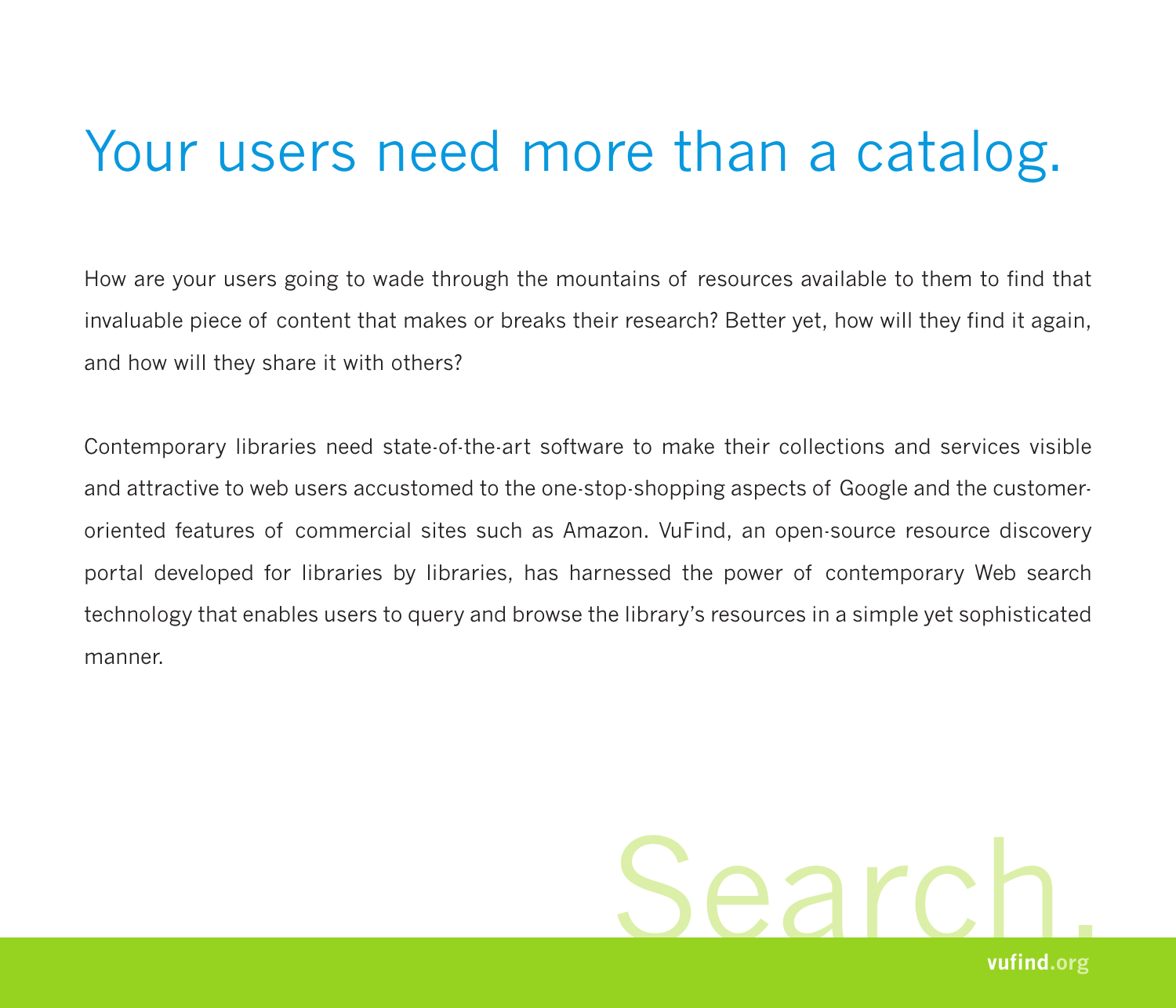Demo at **vufind.org**

| Manted                    | Al Reles (Fire)                                                                                                                   |                  | Login                                                              |
|---------------------------|-----------------------------------------------------------------------------------------------------------------------------------|------------------|--------------------------------------------------------------------|
|                           | Showing 1 - 20 of 74 Results for perl                                                                                             |                  |                                                                    |
|                           | Developing CGI applications with Perl /                                                                                           |                  | Narrow Search                                                      |
|                           | by Length Jam.<br>Call Number: TKS105.888 .D45 1996 Located: 4th Floor                                                            | Add to favorites | Format<br><b>Book</b> (72)                                         |
|                           | Advanced Perl programming /<br>by Srinivasan, Srinam,                                                                             |                  | Audio (1)<br>Video (1)<br>Author                                   |
|                           | Dy Strawingham, 2014an.<br>Call Number: 0476,73,922 SSSS 1997 Located: 4th Floor                                                  | Add to favorites | Perls, Frederick S. (5)<br>Perl, Jed. (3)<br>Epstein, Perle S. (2) |
|                           | Using Perl for Web programming /<br>Using Peri Not New Uning Continuums /<br>Call Namber: CA76,73,922 USS 1996 Located: 4th Floor |                  | Perl, Sondra. (2)<br>Perl, William R. (2)<br>Topic                 |
|                           | Teach yourself Perl in 21 days /                                                                                                  | Add to favorites | Perl (Computer program<br>language) (18)<br>Cestalt therapy. (8)   |
| Working<br><b>SOLOGIE</b> | Dy III, 19846.<br>Call Namber: 0476,73.922755 1995 Located: 4th Floor                                                             |                  | CCI (Computer network                                              |
|                           |                                                                                                                                   | Add to favoring  | Web servers (5)<br>Bioinformatics. (3)<br>Subject Area             |
|                           |                                                                                                                                   |                  | Science (18)<br>Language and Literature (15)                       |
|                           |                                                                                                                                   |                  |                                                                    |
|                           |                                                                                                                                   |                  |                                                                    |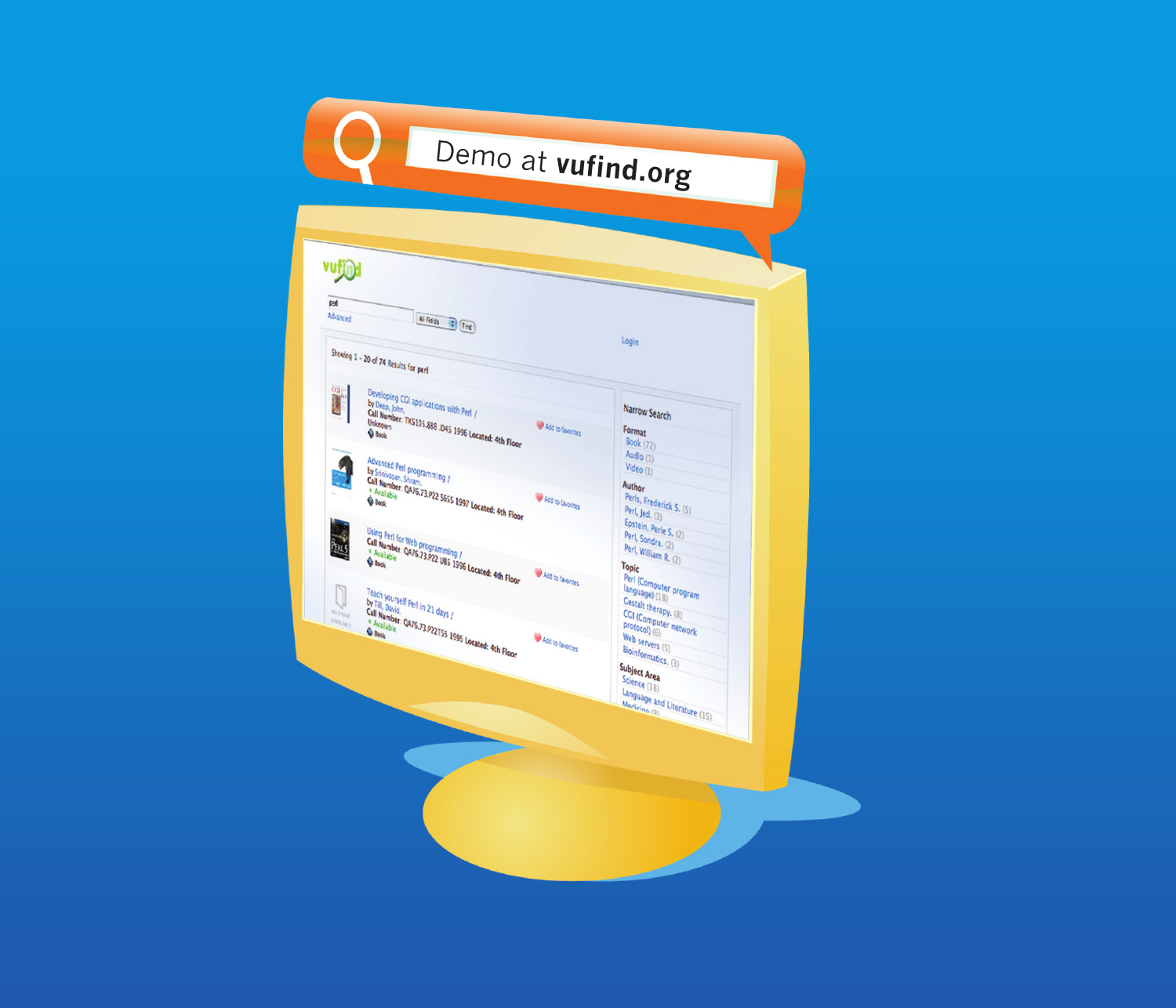## Power. Flexibility. Usability.

#### **Search with Faceted Results**

Start a search with a simple query and refine the results with faceted categories.

#### **Live Record Status and Location**

See live status and location of library resources directly in the search results.

#### **Similar Resource Suggestions**

Alg orithmically generated suggestions for similar items are available on the record page.

#### **Browse for Resources**

Discover hidden gems by browsing a broad or specific set of library holdings.

#### **Save Resources to Organized Lists**

Save, organize and retrieve records from any computer just by logging in.

#### **Easy to Localize and Brand**

A simple templating system allows institutions to quickly customize the interface.

#### **Author Biographies**

Learn more about and view all of the holdings by an author just by clicking their name.

#### **Persistent URLs**

The URLs never change so your bookmarks always work.

#### **OAI Syndication** Libraries can share their records with other institutions via the built-in OAI server.

**No On-going Support Fees** Invest by using; invest by sharing.



**vufind.org**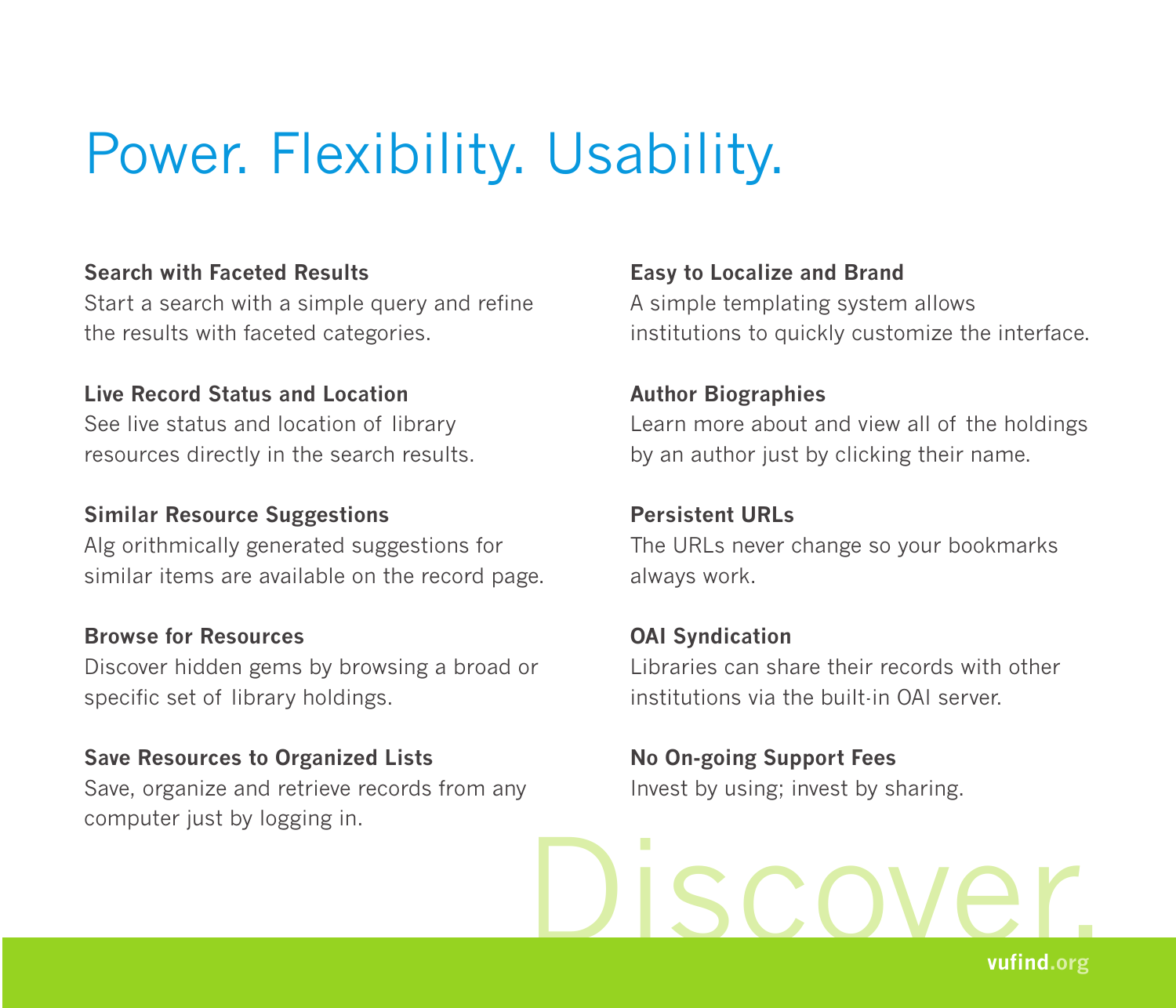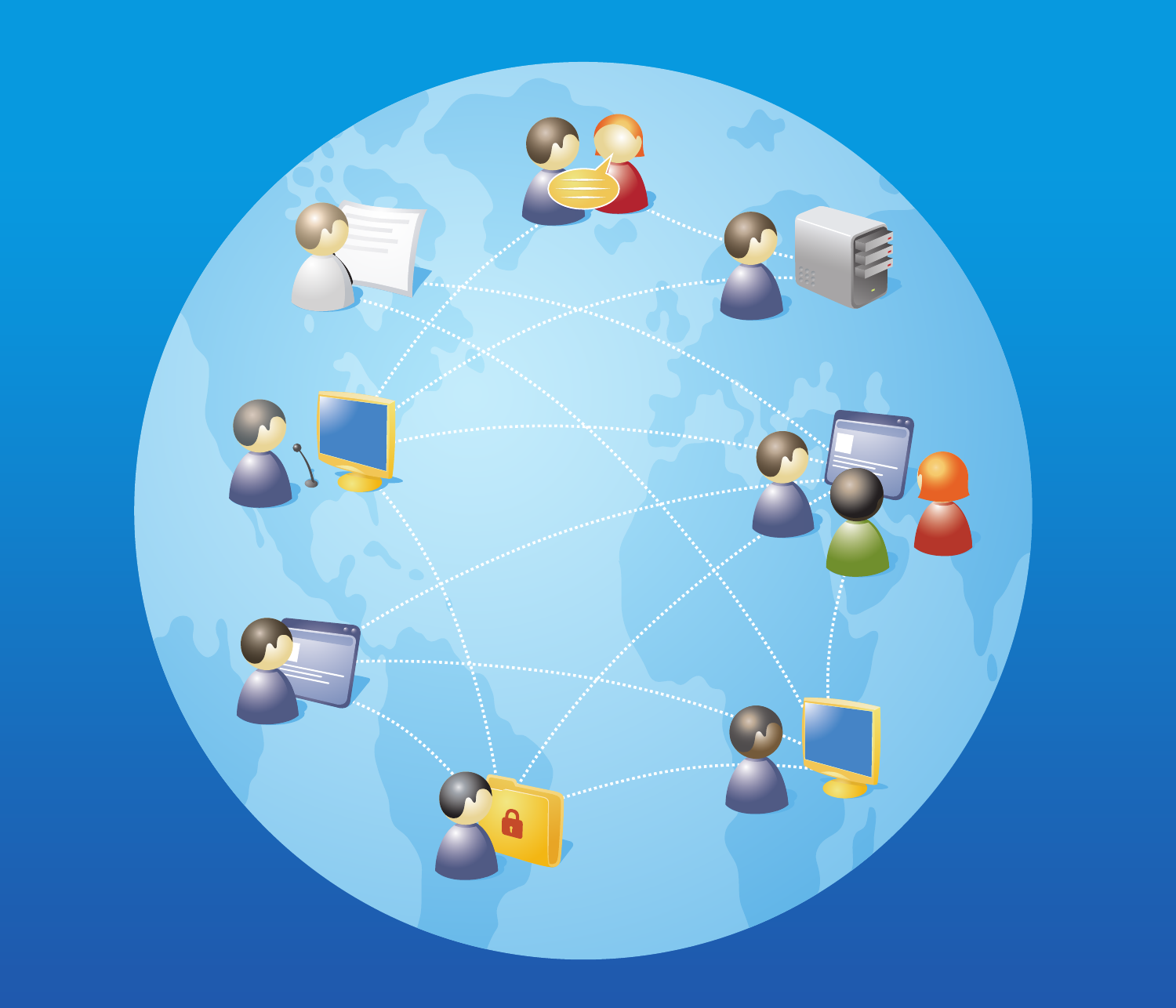## A community of collaborators.

As the social and institutional implications of the networked digital information revolution come into sharper focus, it has become clear that open source models reflect values at the heart of libraries and the academic community: knowledge sharing, collaboration, and resource pooling. By investing in open source projects, such as Vufind, libraries benefit by tapping into a broadly participative, communicative, self-refining communities creating projects with the goal of serving the common good.

In that spirit VuFind has been released as open source software, under the GNU General Public License (GPL). We hope that development within diverse library communities will strengthen and expand the capabilities of library software in order to meet the broad needs of our patrons. We encourage thinkers, tinkerers, hackers, and professional programmers to make suggestions, modify, improve, and contribute to VuFind and other open source projects in order to create viable solutions for libraries of all sizes.